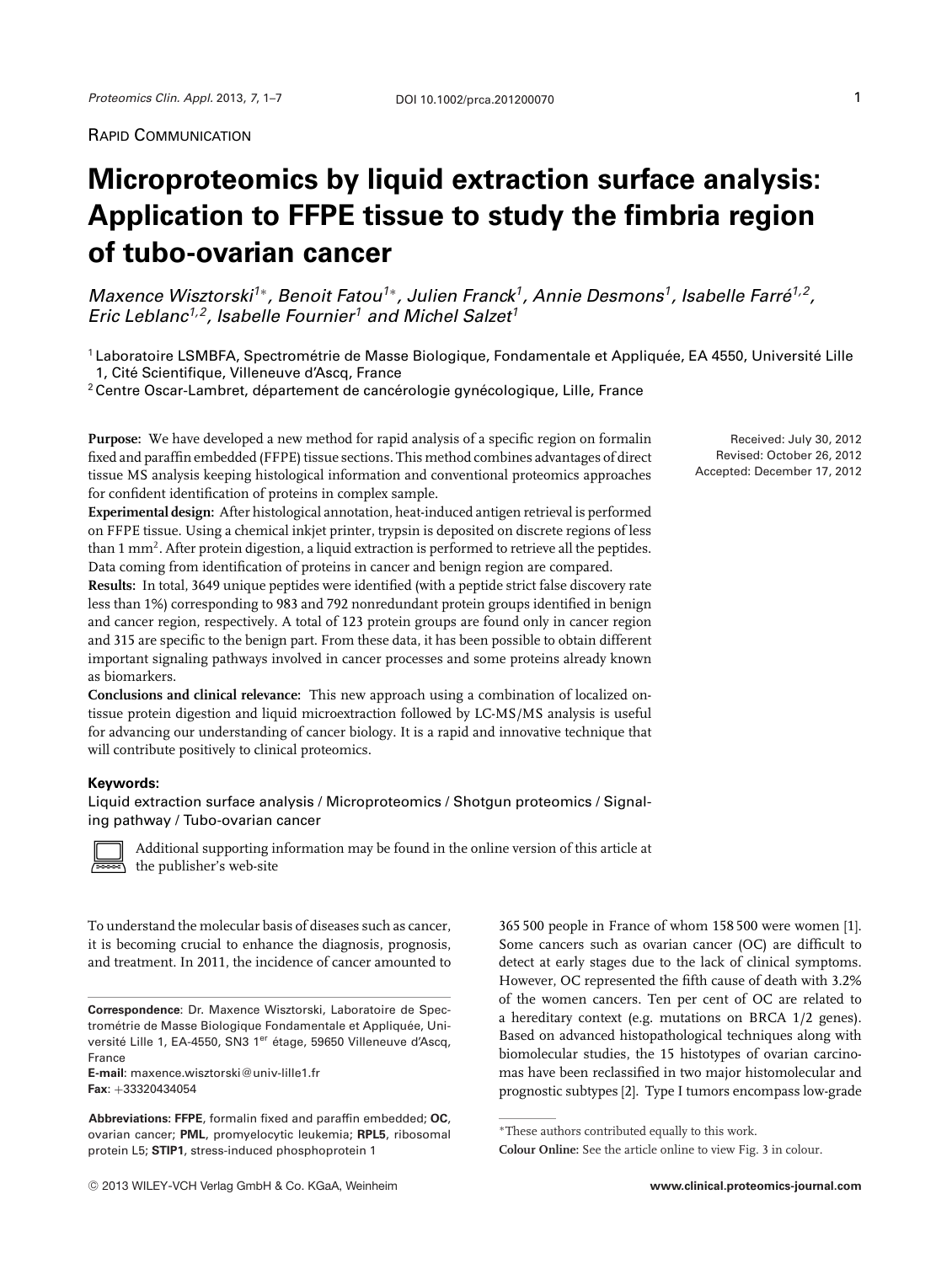serous, mucinous, endometrioïd, and clear cell carcinomas. They share a progressive evolution with progressive alterations in the mitotic signaling pathways (specific for each subtype), but BRCA and p53 alterations are an exception and/or a late event in their evolution. These tumors have a longer progression time, and although they seem less sensitive to platinum-paclitaxel chemotherapy, their overall prognosis is globally better (40–50% of overall survival at 5 years). In contrast, type II tumors regroup high-grade serous, undifferentiated carcinomas, and carcinosarcomas. Their common characteristic is the constant alteration in DNA repair complexes (BRCA and p53 especially). These tumors share a rapid evolution and after, generally, a good response to chemotherapy, they recur rapidly. The survival of type II tumors rarely exceeds 30% at 5 years. Unfortunately type II tumors represent 80% of ovarian carcinomas explaining the high lethality of this disease. During the last 10 years, special attention has been paid to the pathological examination of operative specimens of early OC and prophylactic salpingooophorectomies performed in women at risk of OC due to an inherited mutation in BRCA genes. In this group of patient, an unusual rate of genuine cancer or at least cellular abnormalities were observed in the epithelium of fallopian tube, especially at its terminal end, the fimbria. A recent hypothesis claims that fallopian tube could be responsible for most OCs [3]. Most type I tumors arise from uterine cells that transit through the tubes and transform within ovarian inclusion or endometriotic cysts (endometrioïd, clear cell and some low-grade serous tumors). In contrast, type II tumors originate from transformed Mullerian cells of fallopian tube ¨ especially at the fimbria level. These transformed cells may deposit onto the mesothelial ovarian surface to give rise to a high-grade serous tumor (initially of tubal origin, the development on the ovarian surface masks the tubal origin (effect of the ovarian dominant mass)) or develop inside ovarian inclusion cysts to give rise to borderline serous, then lowgrade carcinomas (which could exceptionally transform into high grade carcinomas). Focusing on these high-grade serous tumors, a thorough pathological reexamination following a specific protocol (Sectioning and Extensively Examining the FIMbria (SEE-FIM) [4]) showed that cellular abnormalities of this Müllerian epithelium are progressive from SCOUT (secretory cell outgrowth, lack of PAX2 expression [5]), STIL (serous transitional intraepithelial lesions, with p53 signature), TILT (tubal intraepithelial lesion in transition), STIC (serous tubal intraepithelial carcinoma, Ki67 marking), and finally invasive tubal/ovarian carcinoma. Accompanying these morphological transformations, immunohistochemistry detect biomolecular modifications such as loss of expression of PAX2, nuclear accumulation of TP53 (the "p53 signature") and Ki67, a marker of proliferation. These modifications are specifically observed by the pathologist and are often uneasy to detect. Thus, it seems interesting to detect whether these modifications have a substrate at a molecular level, in order to enhance the early detection, and to enable the pathologist to work with more specific markers and possibly to provide blood test to detect at a very early stage these aggressive tumors.

Novel and sensitive proteomics strategies such as MALDI-MS imaging (MSI) allow the precise localization of markers and interaction between the tumor and the direct environment [6]. Nevertheless, direct identification of biomarkers on tissue by in situ top-down or bottom-up strategies remains difficult and only allows access to a limited number of major proteins [7]. Contrariwise, shotgun proteomics is now established as the most powerful and widespread approach for the proteomics characterization of complex samples, such as FFPE tissue extracts. In this case, all proteins of the mixture are digested and the resulting peptides are separated by LC-MS/MS for identification. The main disadvantage is the loss of histological information due to the sample preparation. Here we present, for the first time on FFPE tissue, a new



**Figure 1.** On tissue microextraction strategy for identification of biomolecules by liquid microjunction surface sampling. Microextraction consists following three steps: (1) solvent sampling (2) solvent dispensing on the tissue section though liquid microjunction and analyte extraction during liquid microjunction to the tissue (3) dispensing extract in a tube. Steps 1–4 can be reiterated several times to reach optimized extraction yields.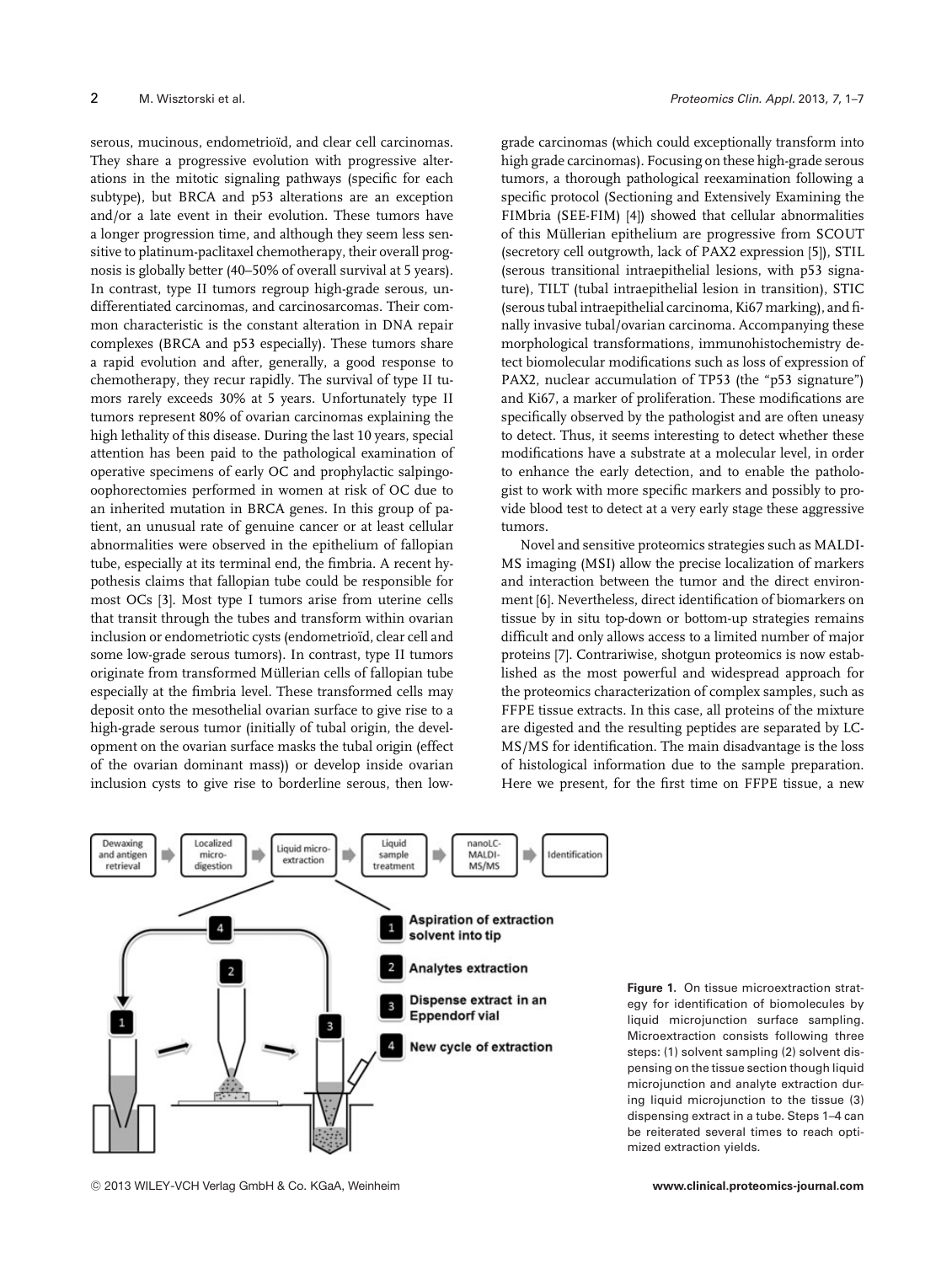approach combining the fine correlation of location in tissue and the identification of proteins in various abundances.

A complete *Materials and Methods* description could be found in Supporting Information. Briefly, a chemical inkjet printer is used to perform on tissue microdigestion on selected region of the tissue. The discrete point of digestion could be defined from several hundred micrometers to millimeters to allow a precise selection of a region. In this case, the goal is to study a group of cells (around 2500) permitting to understand all the mechanism involved in the region such as communication or cellular organization. After on tissue microdigestion, the region is subjected to an extraction



**Figure 2.** Major biological function and signaling pathway identified after analyzing proteomics results using IPA. Identified proteins were filtered according to proteins involved in neoplasia, uterine cancer, gonadal tumor, genital tumor, ovarian cancer (OC), diagnosis OC, OC signaling and metastasis of tumor cells.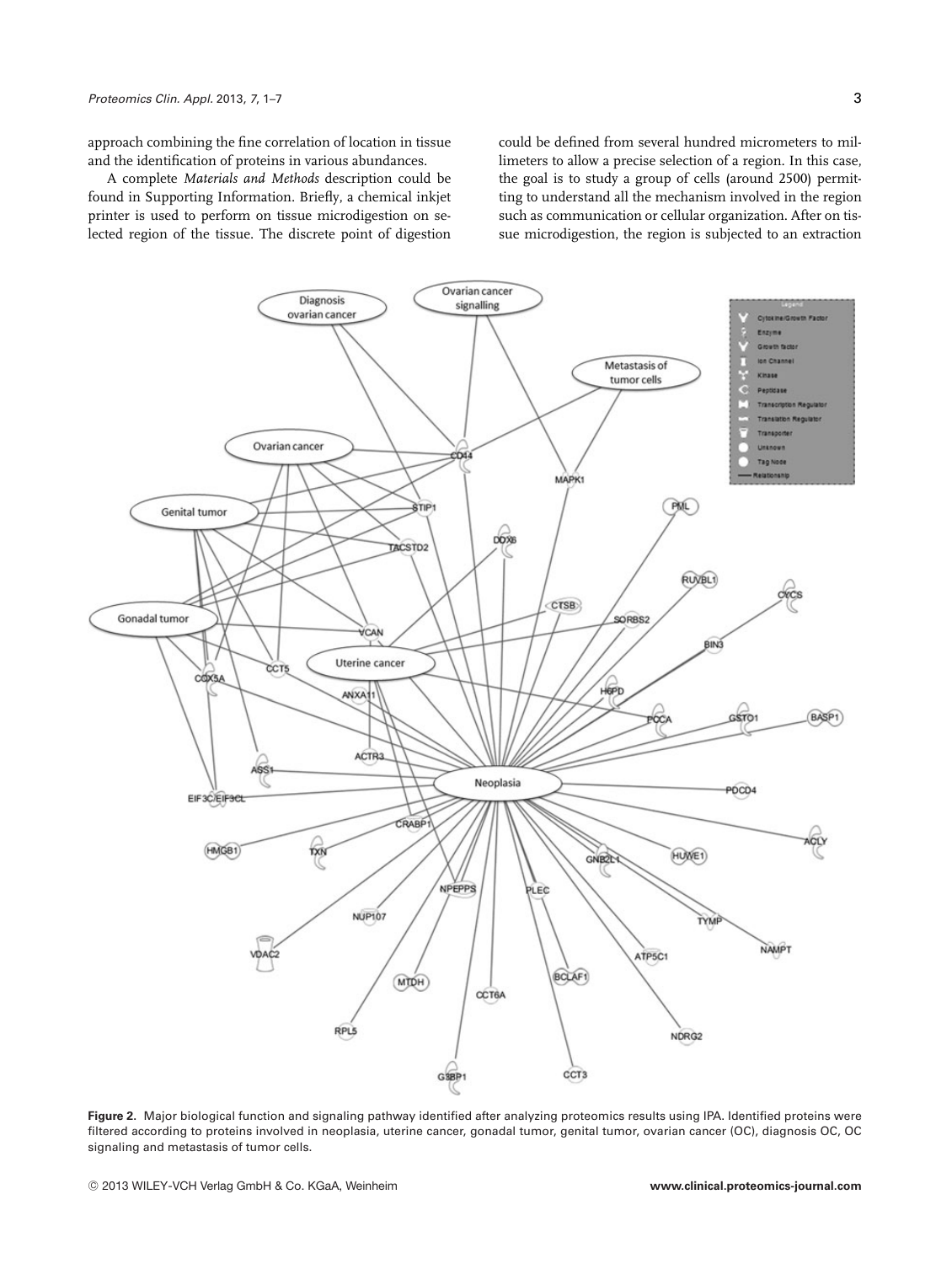by liquid microjunction (Fig. 1). Using appropriate solvent, tryptic peptides are extracted from the tissue and recovered in a tube to perform classical analysis. Due to the complexity of the sample, a step of separation is necessary prior to MS analysis and MS/MS identification.

This technique was successfully used on frozen tissue section previously [8], but it is the first time that it is applied on FFPE tissue. Formalin fixation followed by paraffin embedding is the most common technique used in the conservation of patient tissues. It is a long established standard procedure for the preservation of tissue architecture and long-term storage of samples. The major part of tissue bank mainly contains FFPE tissue, and represents a golden mine for those who aimed to the understanding of pathological processes and to the identification of new biomarkers.

In our study, all samples are of FFPE tissue coming from salpingo-oophorectomies of women with BRCA mutations or unexpected discovery of tumor during medical examination. All samples are examined following a protocol for SEE-FIM [9]. All tumors were Ki-67 positive and p53 positive.

After liquid microextraction and LC-MS/MS analysis, an average of 1109 nonredundant proteins are identified. Taking all in account, 792 proteins are identified in the cancer part and 983 in the benign part. Comparing the results from benign region versus cancer region, 123 proteins are specific to the cancer part (Supporting Information Table 1) and 315 are absent of the tumor part and only found in the benign region (Supporting Information Table 2).

By using different algorithms for analyzing proteins interaction network such as PINA [10] or STRING [11], interaction are found between proteins specific to cancer region and proteins already shown to be involved in the fallopian tube cancer (Supporting Information Table 3).

Four proteins interact with p53 namely HUWE1, MAPK1, ribosomal protein L5 (RPL5), and promyelocytic leukemia (PML). E3 ubiquitin-protein ligase, HUWE1 is a tyrosine phosphorylated nuclear protein that mediates a negative regulation of p53. The inactivation of HUWE1 stabilizes p53, induces p53-dependent apoptosis, and reduces cell proliferation [12]. MAPK1 (also named ERK2) is a member of the MAP kinase family involved in a wide variety of cellular processes such as proliferation, differentiation, development, and transcription regulation. Some results also suggest that ERK2 is one of the regulators of p53 protein accumulation, activation, and inhibition of p53-MDM2 association [13]. The 60S RPL5 has been shown to interact with MDM2 and inhibits MDM2 mediated p53 ubiquitylation and degradation [14]. The PML is a nuclear phosphoprotein containing a tripartite motif characteristic to the TRIM protein superfamily. PML could also physically interact with p53 [15].



**Figure 3.** An example of possible interaction between proteins involved in fallopian tube cancer. Proteins identified by our technique are highlighted and underlined.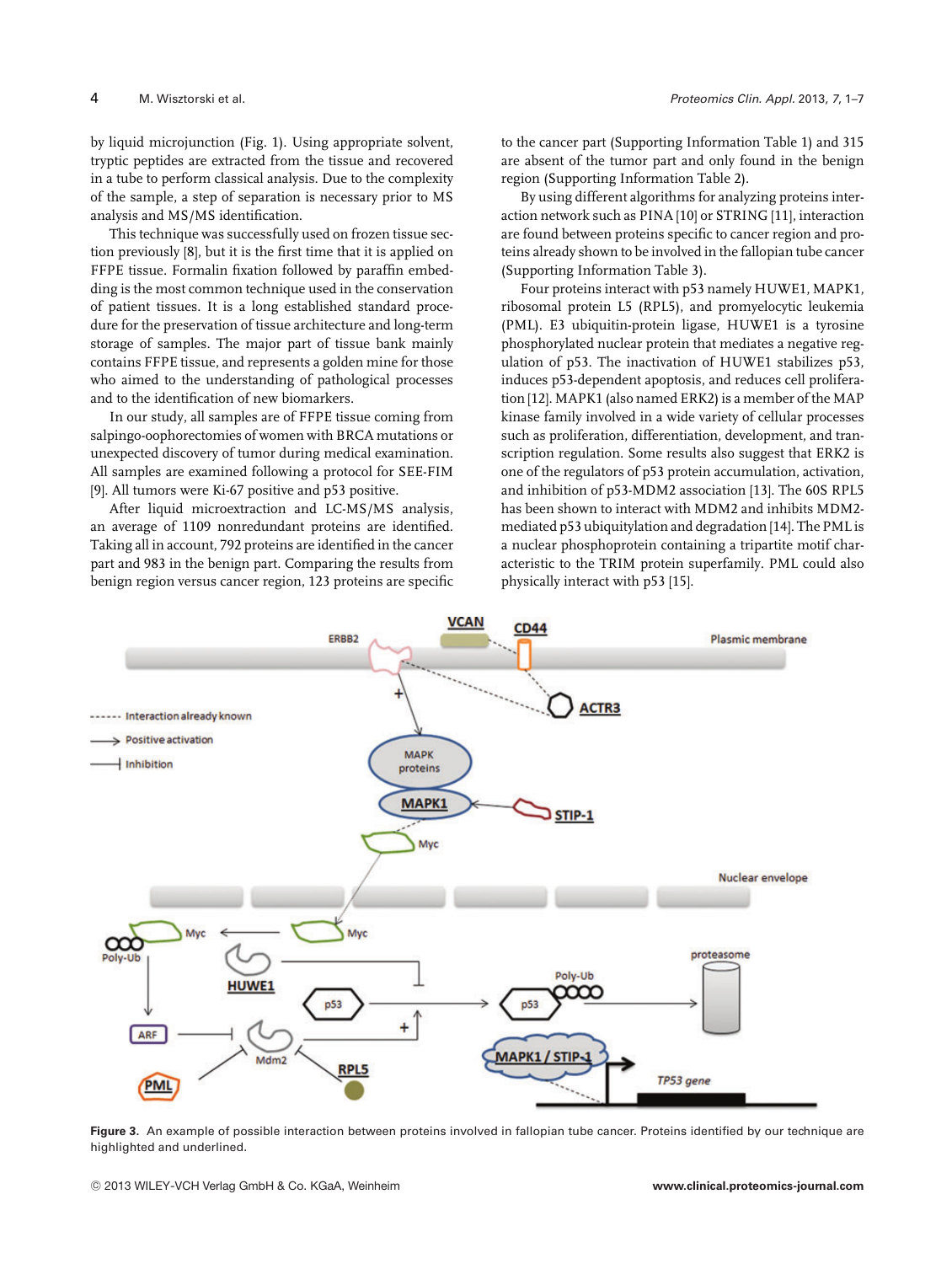## **Clinical Relevance**

Development of new techniques for characterization of proteins involved in cancer mechanisms has had a tremendous clinical impact. Most current technology allows either a molecular mapping of the tumor, such as MRI or MALDI-MSI, but with difficulties for direct proteins identification or a high-throughput identification of proteins from a complex mixture but with the loss of spatial information. To meet these needs, we have developed a new technique that combines the advantage of local on-tissue protein digestion and liquid microextraction followed by LC-MS/MS analysis. In addition to maintaining the histological information, localized digestion avoids dilution of the signal by the major abundant proteins and

Another important effector of the p53 pathway is MDM2. The MDM2 oncoprotein, an E3 ubiquitin ligase enzyme, plays a key role in negatively regulating p53 activity by either direct repression of p53 transactivation activity in the nucleus or promotion of p53 degradation in the cytoplasm by ubiquitination process. Like shown before, there are interactions between MDM2 and RPL5 that permit the activation of p53 by inhibiting the ubiquitinylation activity of MDM2 but also with PML to stabilize p53 by relocalization of MDM2 [16].

Some correlation could also be established between the proteins obtained in this study in cancers regions and proteins already demonstrated in both fallopian tube and OCs. Two proteins identified, ARP3 actin-related protein 3 homolog (ACTR3) and CD44, interact with ERBB2 protein that is able to enhance the MAPK signalization pathway and to increase the chances of the survival by inhibiting apoptosis. This complex is involved in many processes such as proliferation and invasion into OC cells [17].

One of proto-oncogene protein, myc, is linked with some proteins (MAPK1, PML, and HUWE1) identified to modulate its transcriptional activity and the beginning of tumorigenesis [18, 19].

Using the software IPA from Ingenuity Systems, all proteins specific to cancer regions have been analyzed (Fig. 2). Fifty-four genes are involved in cancer processes among which 43 are involved in neoplasia processes and 31 in carcinoma. If the hypothesis of origin of OC in the fallopian tube is considered, it is possible to demonstrated six proteins that have functions in OC namely cytochrome C oxidase subunit 5A (COX5A), chaperonin-containing TCP1 subunit 5 (CCT5), versican (VCAN), tumor-associated calcium signal transducer 2 (TACSTD2), stress-induced phosphoprotein 1 (STIP1), and CD44 molecules. CD44 and MAPK1 have been demonstrated as proteins involved in OC signaling pathway and also in metastasis of tumor cells function. Concerning STIP1, a recent study demonstrated a possible use as a se-

gives access to an abundance of information concerning medium or minor proteins. This new technique is therefore highly promising for growing our knowledge of cancer biology and thereby enhancing the diagnosis, prognosis, and treatment of cancer. As proof of this concept, we have successfully applied this method on FFPE tissue section of fallopian tube cancer. Most of the identified proteins were already shown in previous studies or are part of signaling pathways involved in tumorigenesis process and allow for better understanding of mechanisms involved in this disease. This technique proposes a rapid sample preparation making it easy for largescale study.

creted biomarker for the diagnosis of OC [20]. STIP1 is known as HSP-organizing protein that coordinates the functions of HSP70 and HSP90 in protein folding and also regulate TP53 expression. It is a marker of proliferation in OC cells line. CD44 is a receptor that interacts with hyaluronic acid as principal ligand. It is an indicator of good prognosis in epithelial OC patients and related to early-stage tumor [21]. VCAN is a large chondroitin sulfate proteoglycan of the extracellular matrix that interacts with hyaluronanic acid. An elevated level of VCAN has been reported in OC and is also associated with tumor progression and poor patient outcome [22]. As demonstrated, all these proteins may interact together (Fig. 3) in some pathways already known to be implicated in cancer process and cells migration.

Other interesting information could also be obtained by proteins only present in the benign region. The emerin protein (EMD) plays some role in gene regulation and signalization. In OC, this protein is lost and this change induces the nucleolar morphologic deformation [23]. The selenium-binding protein 1 (SELENBP1) has been identified and demonstrated like the most significant downregulated protein in OC cells. In addition, it may be relevant prognostic information of OC [24]. The synaptopodin-2 isoform a (SYNPO2, also named myopodin) is an actin-binding protein downregulated in OC [25] and the expression of which can induce suppression of tumor growth and metastasis in prostate cancer [26]. Another protein, the decorin (DCN), is a cellular proteoglycan of the small leucine-rich proteoglycan family and takes part in matrix assembly. The expression of this protein is not detected in OC cells and is proposed as a potential tumor suppressor gene [27].

An interesting thing to note is that some proteins could also reflect a start of change in the phenotype of cells in the neighborhood of the tumor for example in some samples the detection of the vitronectin. This protein present in the mesothelium could stimulate the migration of OC cells [28].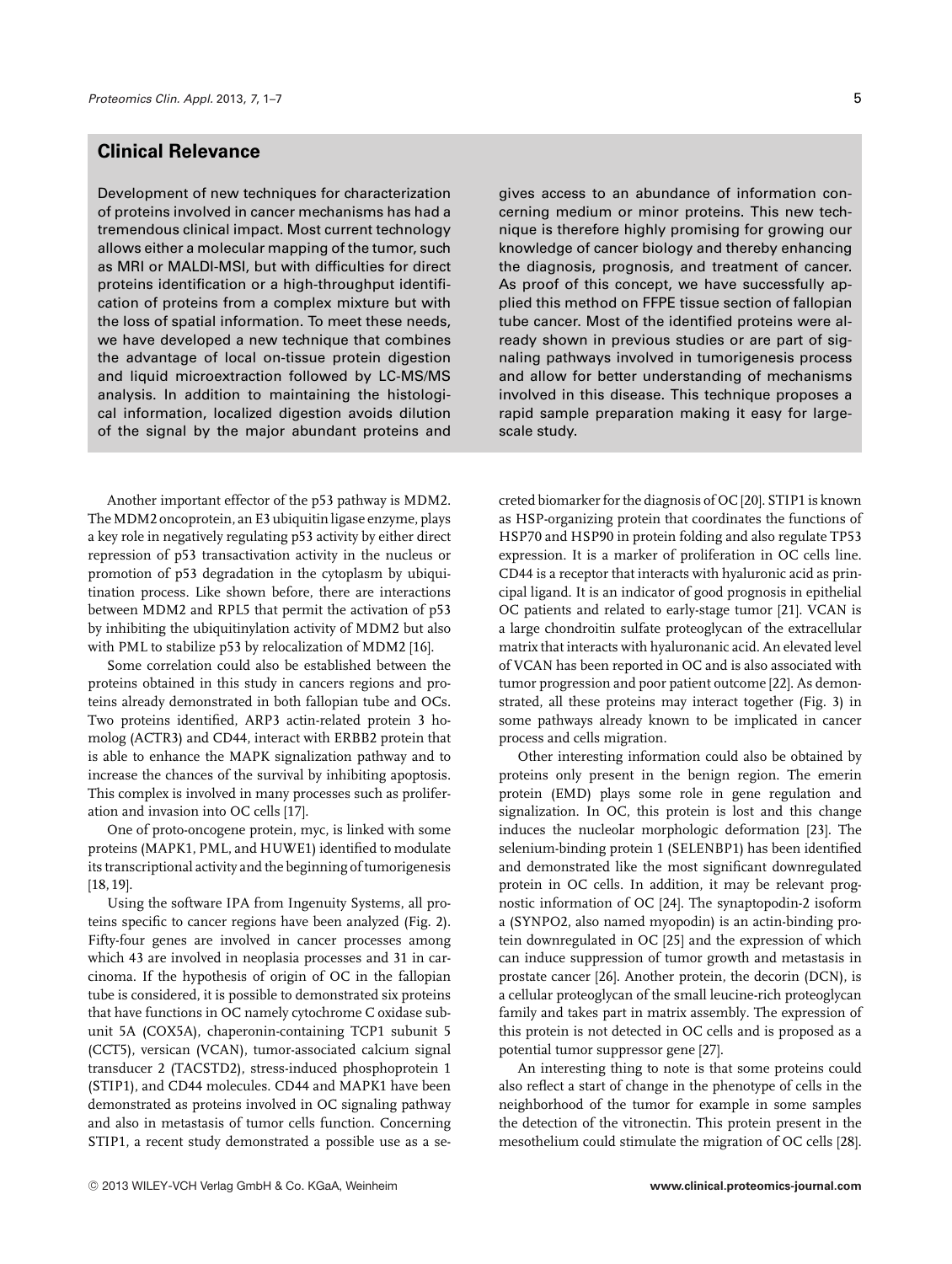However, a study has shown that vitronectin seems to permit the transition from benign to malignant tissue [29].

All these result clearly show the possibility to use our new method to perform comparatives studies and clinical proteomics. The use of a strategy combining localized microdigestion and liquid microextraction on FFPE tissue coming from cancer tissue bank allow the detection of around 1000 proteins permitting the differentiation of benign and cancer region. A lot of proteins already shown to be involved in cancer processes and important pathways have been found by this way. By applying this method with a higher number of samples, it could allow a better understanding of mechanisms driving to the development of this particular type of tumor. The ultimate goal is to find correlation between the development of the STICs and high-grade OC. By this way, it will be possible to search biomarkers that can be used for early detection of these cancers before reaching the ovaries and thus improve the diagnosis and prognosis.

*This research was supported by a subvention from "Comite du ´ Nord de la Ligue Nationale contre le Cancer" (M. Wisztorski), University of Lille 1, French Region "Nord Pas de Calais" by ARCIR FEDER funds for FT MS instrument (I. Fournier), Ministère de l'Enseignement Supérieur et de la Recherche for funding via Institut Universitaire de France (I. Fournier) and SIRIC ONCO Lille.*

*The authors have declared no conflict of interest.*

## **References**

- [1] Projection de l'incidence et de la mortalité par cancer en France en 2011. Rapport technique. Saint-Maurice: Institut de veille sanitaire; 2011. 78 p.
- [2] Shih, I.-M., Kurman, R. J., Ovarian tumorigenesis. *Am. J. Pathol.* 2004, *164*, 1511–1518.
- [3] Kurman, R. J., Shih, I.-M., The origin and pathogenesis of epithelial ovarian cancer: a proposed unifying theory. *Am. J. Surg. Pathol.* 2010, *34*, 433–443.
- [4] Lee, Y., Miron, A., Drapkin, R., Medeiros, F. et al., A candidate precursor to serous carcinoma that originates in the distal fallopian tube. *J. Pathol.* 2007, *211*, 26–35.
- [5] Crum, C. P., McKeon, F. D., Xian, W., BRCA, the oviduct, and the space and time continuum of pelvic serous carcinogenesis. *Int. J . Gynecol. Cancer* 2012, *22*(Suppl 1), S29–S34.
- [6] Caprioli, R. M., Farmer, T. B., Gile, J., Molecular imaging of biological samples: localization of peptides and proteins using MALDI-TOF MS. *Anal. Chem.* 1997, *69*, 4751–4760.
- [7] Lemaire, R., Desmons, A., Tabet, J. C., Day, R. et al., Direct analysis and MALDI imaging of formalin-fixed, paraffinembedded tissue sections research articles. *J. Proteome Res.* 2007, *6*, 1295–1305.
- [8] Quanico, J., Franck, J., Dauly, C., Strupat, K. et al., Development of liquid microjunction extraction strategy for improv-

ing protein identification from tissue sections. *J Proteomics.* 2013, *79C*, 200–218.

- [9] Medeiros, F., Muto, M. G., Lee, Y., Elvin, J. A. et al., The tubal fimbria is a preferred site for early adenocarcinoma in women with familial ovarian cancer syndrome. *Am. J. Surg. Pathol.* 2006, *30*, 230–236.
- [10] Cowley, M. J., Pinese, M., Kassahn, K. S., Waddell, N. et al., PINA v2.0: mining interactome modules. *Nucleic Acids Res.* 2012, *40*, D862–D865.
- [11] Szklarczyk, D., Franceschini, A., Kuhn, M., Simonovic, M. et al., The STRING database in 2011: functional interaction networks of proteins, globally integrated and scored. *Nucleic Acids Res.* 2011, *39*, D561–D568.
- [12] Qi, C.-F., Kim, Y.-S., Xiang, S., Abdullaev, Z. et al., Characterization of ARF-BP1/HUWE1 interactions with CTCF, MYC, ARF and p53 in MYC-driven B cell neoplasms. *Int. J. Mol. Sci.* 2012, *13*, 6204–6219.
- [13] Persons, D. L., Yazlovitskaya, E. M., Pelling, J. C., Effect of extracellular signal-regulated kinase on p53 accumulation in response to cisplatin. *J. Biol. Chem.* 2000, *275*, 35778–35785.
- [14] Zhang, Y., Wolf, G. W., Bhat, K., Jin, A. et al., Ribosomal protein L11 negatively regulates oncoprotein MDM2 and mediates a p53-dependent ribosomal-stress checkpoint pathway. *Mol. Cell. Biol.* 2003, *23*, 8902–8912.
- [15] Guo, A., Salomoni, P., Luo, J., Shih, A. et al., The function of PML in p53-dependent apoptosis. *Nat. Cell Biol.* 2000, *2*, 730–736.
- [16] Kurki, S., Latonen, L., Laiho, M., Cellular stress and DNA damage invoke temporally distinct Mdm2, p53 and PML complexes and damage-specific nuclear relocalization. *J. Cell Sci.* 2003, *116*(Pt 19), 3917–3925.
- [17] Bourguignon, L. Y. W., Peyrollier, K., Gilad, E., Brightman, A., Hyaluronan-CD44 interaction with neural Wiskott-Aldrich syndrome protein (N-WASP) promotes actin polymerization and ErbB2 activation leading to beta-catenin nuclear translocation, transcriptional up-regulation, and cell migration in ovarian tumor cells. *J. Biol. Chem.* 2007, *282*, 1265–1280.
- [18] Cairo, S., De Falco, F., Pizzo, M., Salomoni, P. et al., PML interacts with Myc, and Myc target gene expression is altered in PML-null fibroblasts. *Oncogene* 2005, *24*, 2195–2203.
- [19] Adhikary, S., Marinoni, F., Hock, A., Hulleman, E. et al., The ubiquitin ligase HectH9 regulates transcriptional activation by Myc and is essential for tumor cell proliferation. *Cell* 2005, *123*, 409–421.
- [20] Wang, T.-H., Chao, A., Tsai, C.-L., Chang, C.-L. et al., Stressinduced phosphoprotein 1 as a secreted biomarker for human ovarian cancer promotes cancer cell proliferation. *Mol. Cell. Proteomics* 2010, *9*, 1873–1884.
- [21] Sillanpää, S., Anttila, M. A., Voutilainen, K., Sillanpa, S. et al., CD44 expression indicates favorable prognosis in epithelial ovarian cancer CD44 expression indicates favorable prognosis in epithelial ovarian cancer. 2003, *9*, 5318–5324.
- [22] Ricciardelli, C., Sakko, A. J., Ween, M. P., Russell, D. L., Horsfall, D. J., The biological role and regulation of versican levels in cancer. *Cancer Metastasis Rev.* 2009, *28*, 233–245.
- [23] Capo-chichi, C. D., Cai, K. Q., Testa, J. R., Godwin, A. K., Xu, X.-X., Loss of GATA6 leads to nuclear deformation